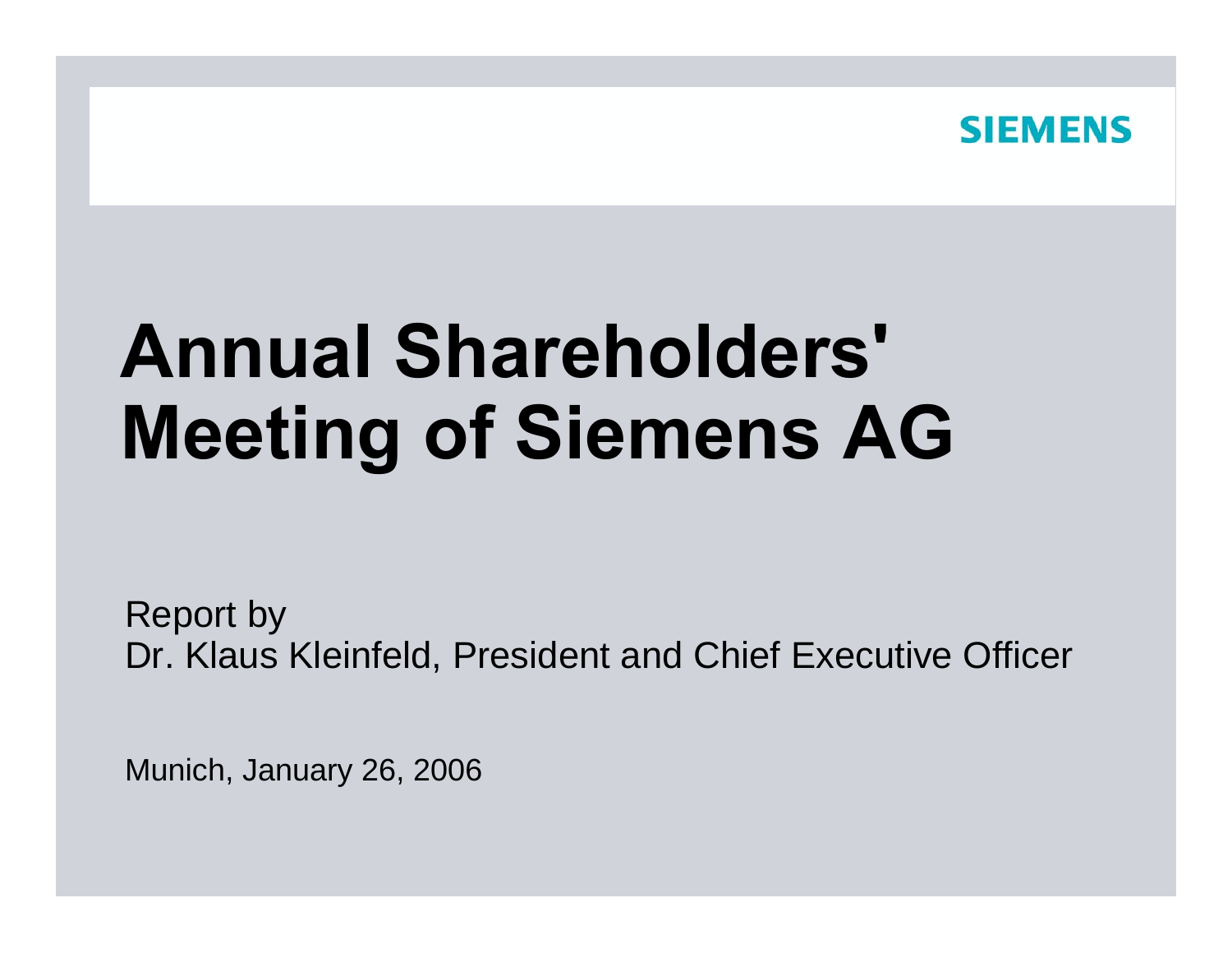

## **Dynamic growth – More than 2x global GDP**

| in millions of euros                       | <b>FY 05</b> | $(FY 04 - 05)$ |  |
|--------------------------------------------|--------------|----------------|--|
| <b>New orders</b><br>continuing operations | 83,791       | $+11\%$        |  |
| <b>Sales</b><br>continuing operations      | 75,445       | $+7\%$         |  |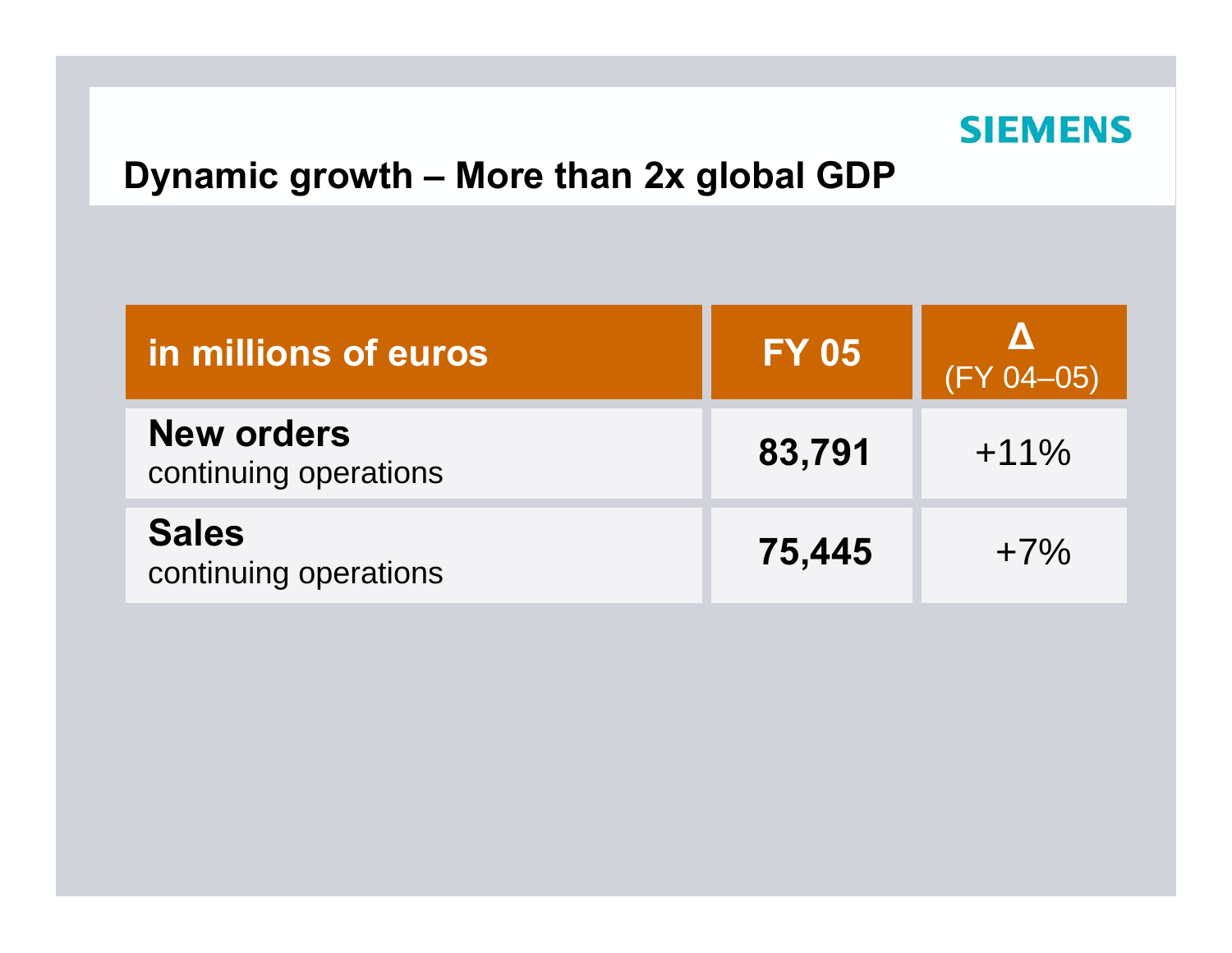#### **SIEMENS**

## **Comparable earnings level achieved**

| in millions of euros                                         | <b>FY 05</b> | <b>FY 04</b>              |  |
|--------------------------------------------------------------|--------------|---------------------------|--|
| <b>Group profit from Operations</b><br>continuing operations | 4,687        | 5,136                     |  |
| <b>Income</b><br>continuing operations                       | 3,058        | 3,450<br>$-403*$<br>3,047 |  |
| <b>Earnings per share, in euros</b><br>continuing operations | 3.43         | 3.87                      |  |
| Dividend, in euros<br>proposed                               | 1.35         | 1.25                      |  |

\* Effects related to Infineon share sale and a goodwill impairment (Pretax gain of €590 million on sale of Infineon shares plus related €246 million reversal of deferred tax liability, less a goodwill impairment of €433 million)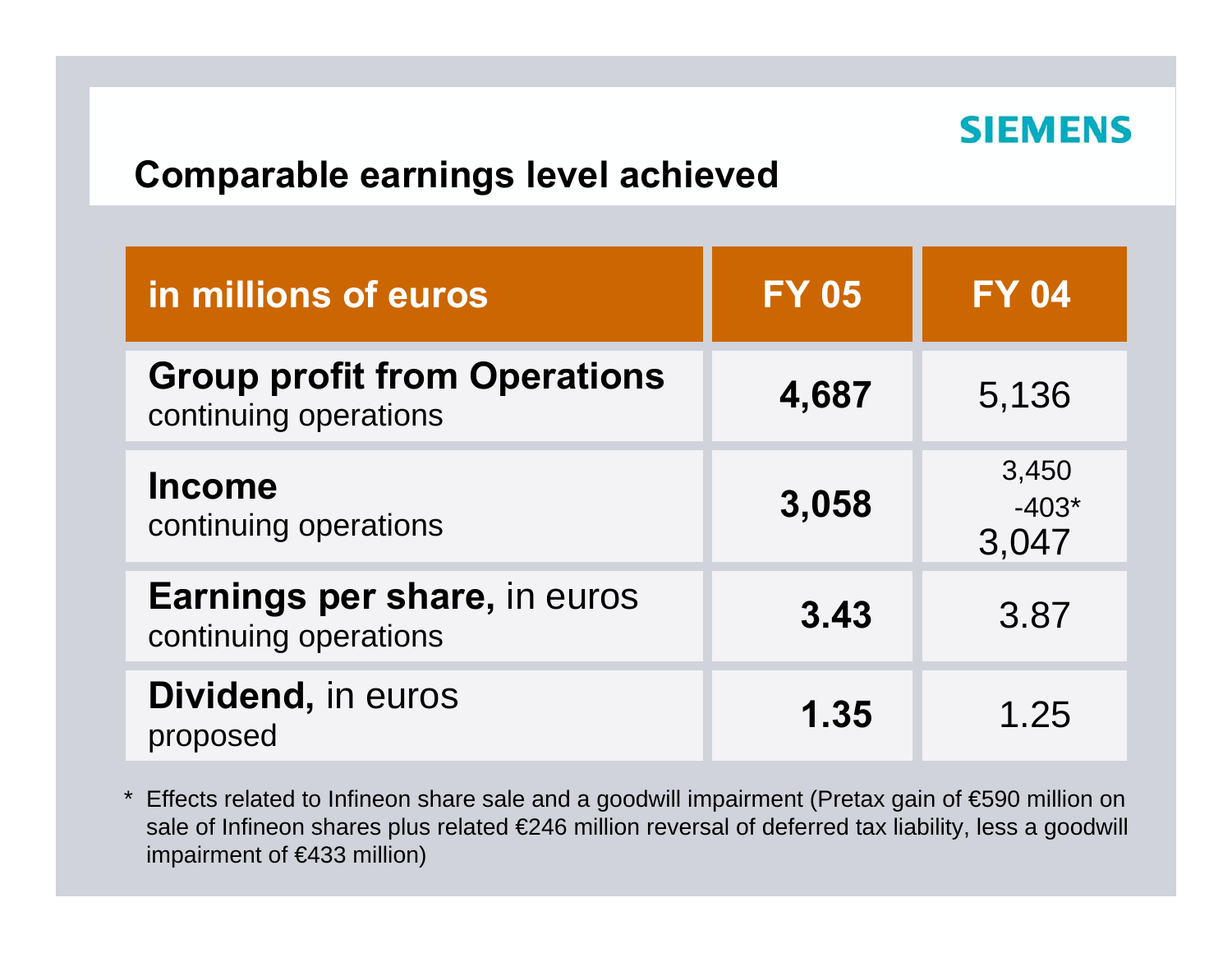# **11 of 13 Groups – have reached margin targets or are closing in**

| <b>Groups</b>  | <b>Group profit</b><br>(in millions of euros) | <b>Profit margin</b><br>(in %) | <b>Target</b><br>(in %) | <b>Status</b>      |
|----------------|-----------------------------------------------|--------------------------------|-------------------------|--------------------|
| Com            | 454                                           | 3.5                            | $8 - 11$                | $\bigtriangledown$ |
| <b>SBS</b>     | $-690$                                        | $-12.8$                        | $5-6$                   | $\bigtriangledown$ |
| <b>A&amp;D</b> | 1,210                                         | 12.3                           | $11 - 13$               |                    |
| <b>1&amp;S</b> | 139                                           | 2.6                            | $4 - 6$                 |                    |
| L&A            | 69                                            | 4.7                            | $7 - 9$                 |                    |
| <b>SBT</b>     | 181                                           | 4.1                            | $7 - 9$                 |                    |
| <b>PG</b>      | 951                                           | 11.8                           | $10 - 13$               |                    |
| <b>PTD</b>     | 212                                           | 5.0                            | $5 - 7$                 |                    |
| <b>TS</b>      | 45                                            | 1.1                            | $5 - 7$                 |                    |
| <b>SV</b>      | 630                                           | 6.6                            | $5 - 6$                 |                    |
| <b>Med</b>     | 976                                           | 12.8                           | $11 - 13$               |                    |
| <b>Osram</b>   | 465                                           | 10.8                           | $10 - 11$               |                    |
| <b>SFS</b>     | $319*$                                        | $32**$                         | $18 - 22$               |                    |

\* Income before income tax (IBIT) \*\* Return on equity

**SIEMENS**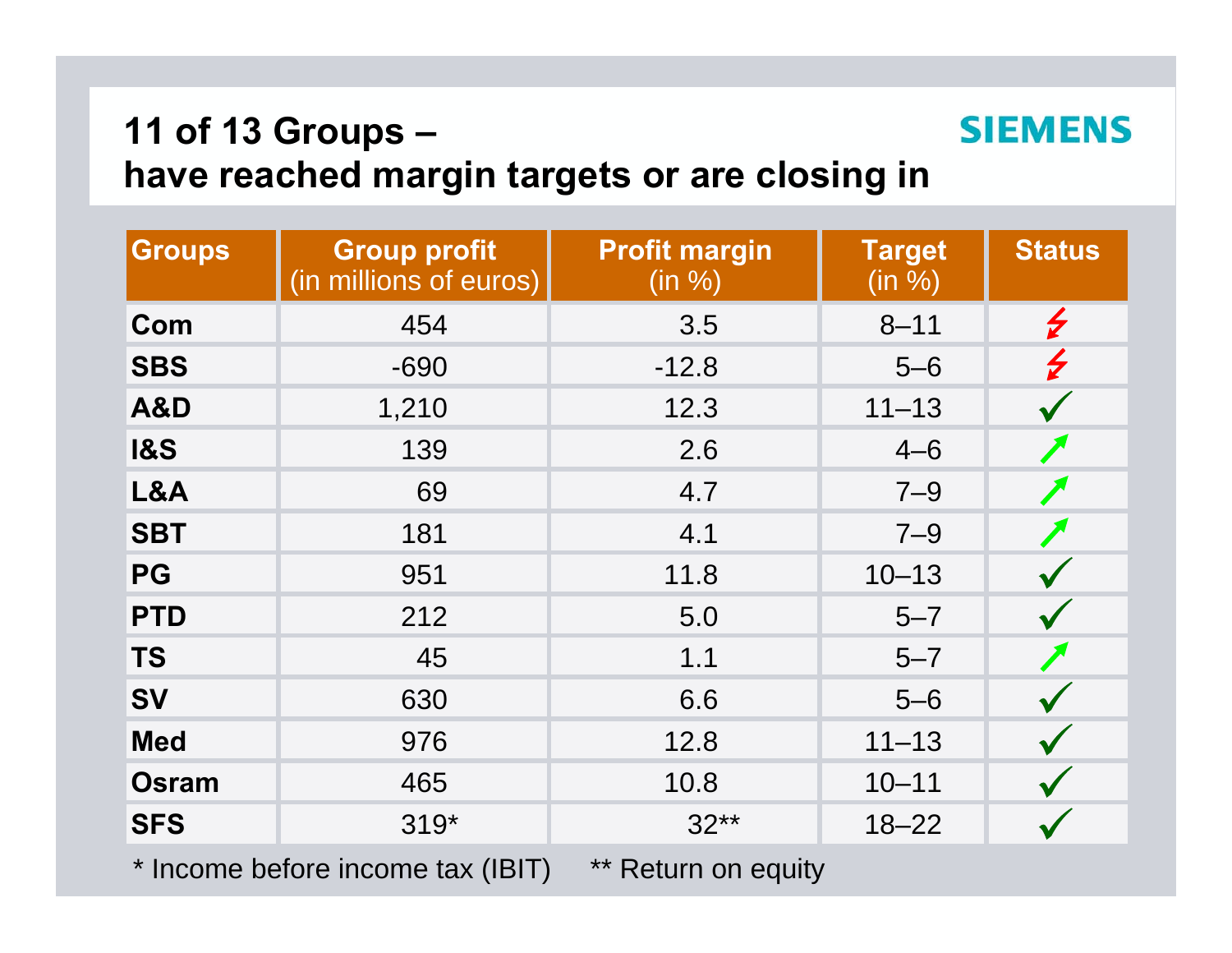# **Huge investment in research and development**

- **€5.2 billion** invested in research and development (R&D)
- $\overline{\mathbb{R}^2}$  **47,000 employees in R&D** worldwide
- $\overline{\mathbb{R}^2}$  **30,000 software engineers**

 **8,800 inventions**, patent applications filed for 2/3 of these

 More than **53,000 active patents**

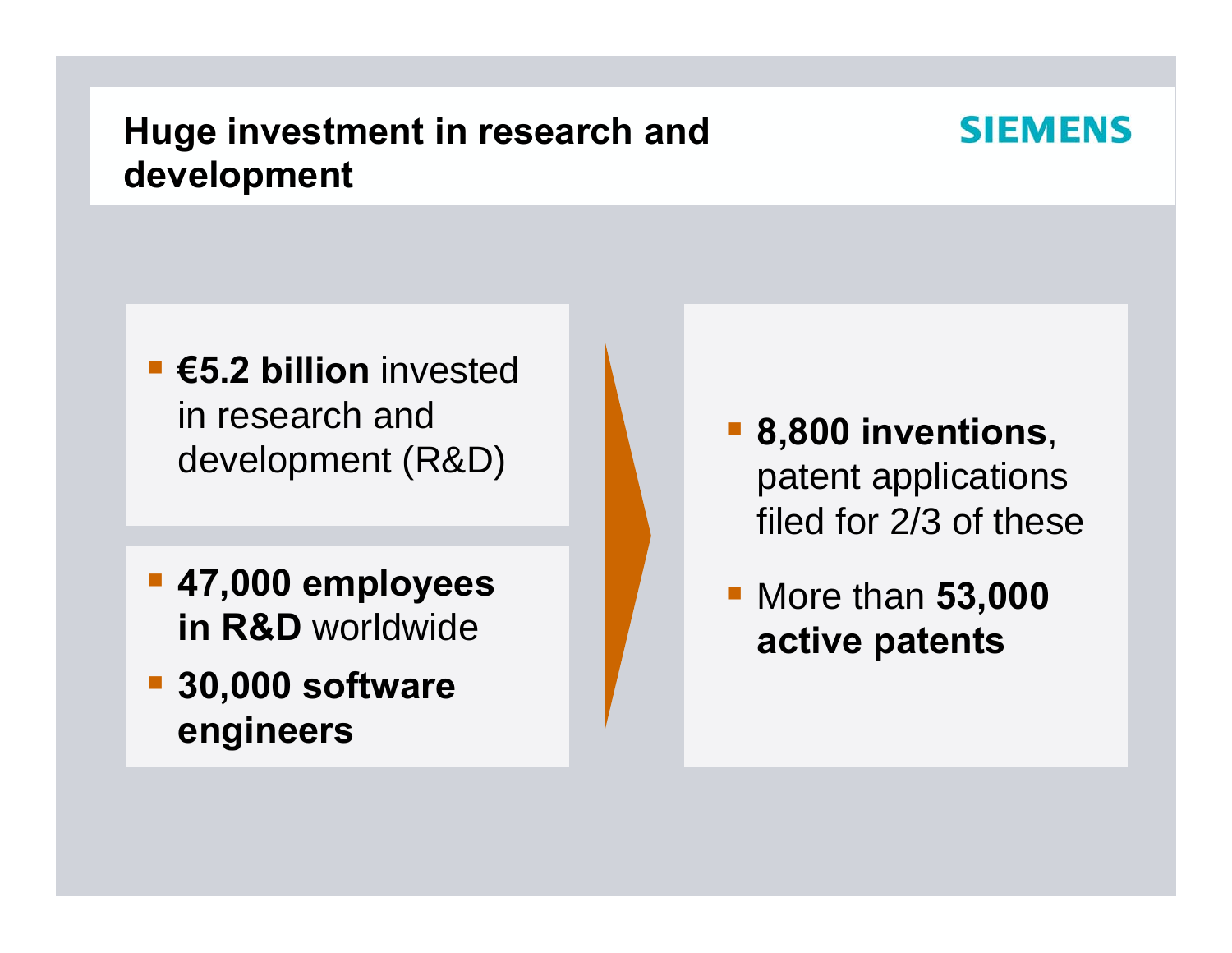

# **Growth in global workforce**

|                    | $\boxed{\mathsf{FY} \ 05^*}$ | V 04-05)  |                                                     |
|--------------------|------------------------------|-----------|-----------------------------------------------------|
| <b>Total</b>       | 461,000                      | $+37,000$ | <b>Germany</b>                                      |
| <b>Germany</b>     | 165,000                      | $+4,000$  | <b>8,300 new hires</b><br><b>10,000 apprentices</b> |
| Inter-<br>national | 296,000                      | $+33,000$ | in total<br><b>2,400 new apprentices</b>            |

\* continuing operations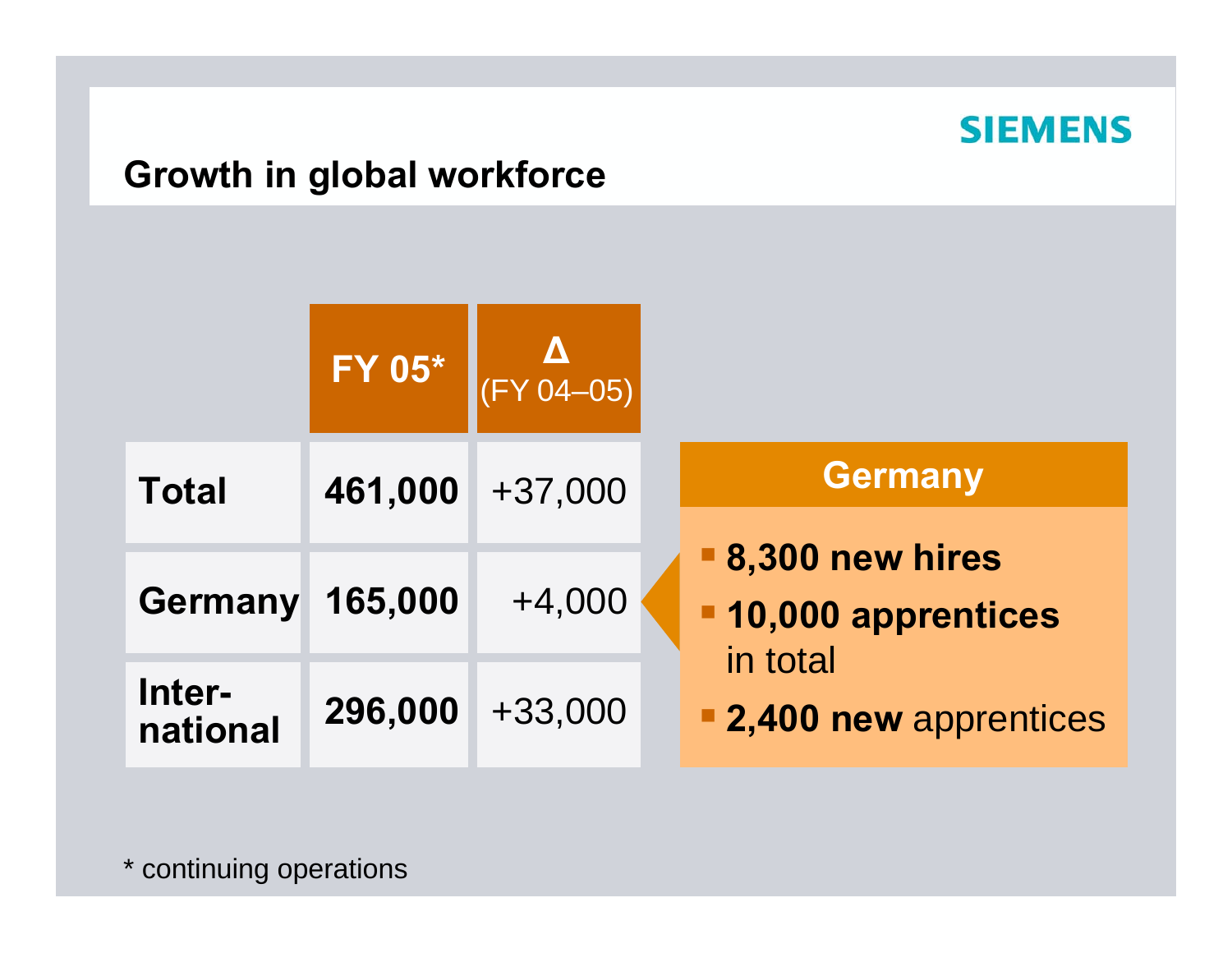

## **Q1 Fiscal 2006 – Key Figures**

| in millions of euros                                         | Q1 06  | Δ<br>$(Q1 05-Q1 06)$ |
|--------------------------------------------------------------|--------|----------------------|
| <b>New orders</b><br>continuing operations                   | 26,788 | $+31%$               |
| <b>Sales</b><br>continuing operations                        | 20,719 | $+22%$               |
| <b>Group profit from Operations</b><br>continuing operations | 1,402  | $-10%$               |
| <b>Net income</b>                                            | 813    | $-19%$               |
| <b>Net cash</b><br>continuing operations                     | $-820$ | $+1,186$             |